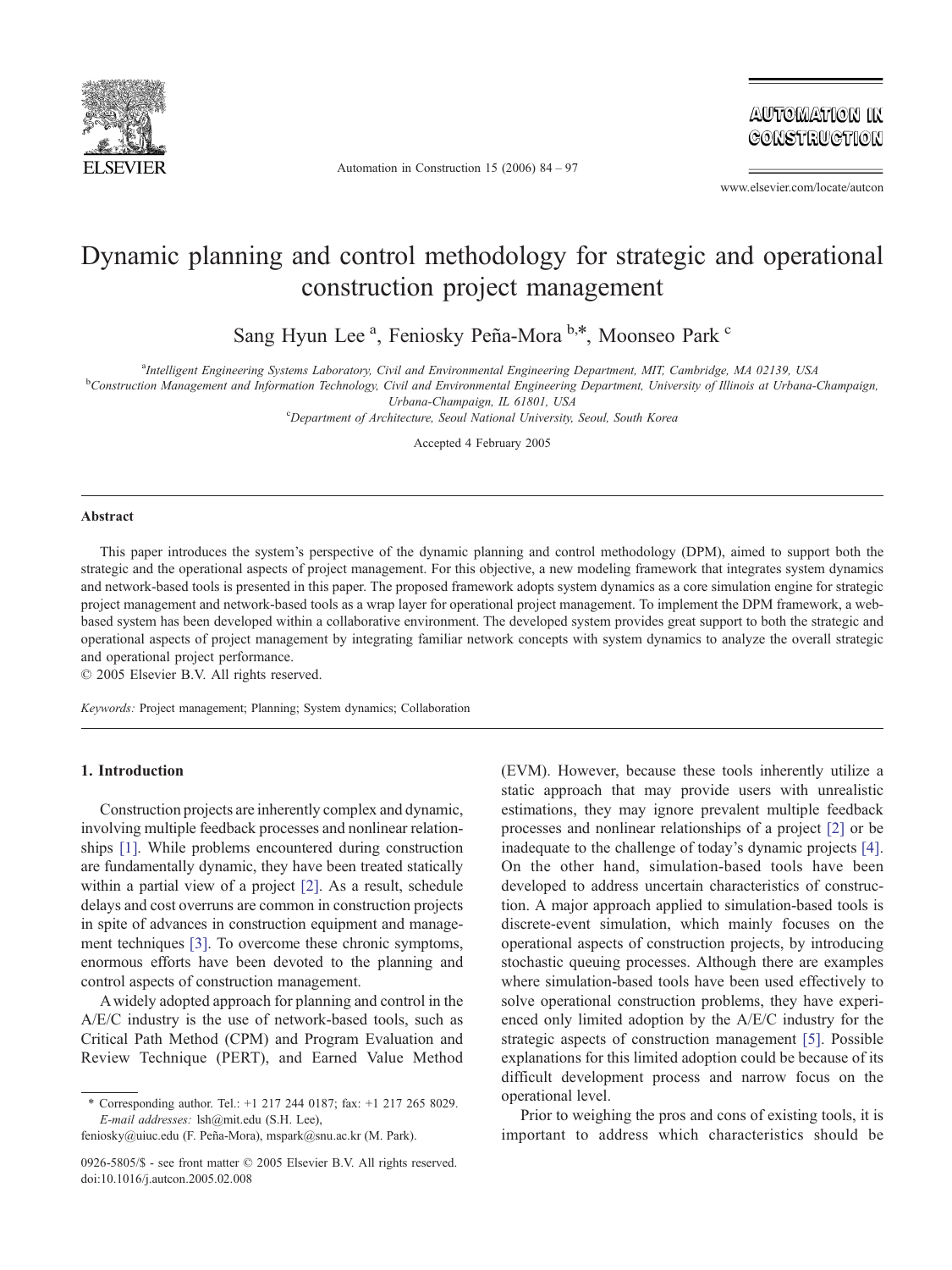incorporated in a project management system in order to deal with complex and uncertain construction projects both at the strategic and operational levels. Construction can be defined as process-based work that is performed at unfixed locations by a temporary alliance among multiple organizations [\[6\].](#page--1-0) These features, along with the fact that construction is carried out in open environments, make human responses to environmental and managerial decisions highly unpredictable [\[3\].](#page--1-0) Suppose that overtime is adopted to compensate for a delayed schedule. Although overtime can compensate for lost time in a delayed schedule, it can increase a worker's fatigue and, consequently, deteriorate a worker's productivity in the long-term. In this context, it is necessary for the project manager to have a holistic and strategic view of a project, such as how overtime should be applied, while keeping in mind the threshold of the worker's fatigue which will make overtime counterproductive.

Because of these factors, strategic project management has been recognized as a critical issue for project success [\[7\].](#page--1-0) Strategic project management makes decisions up front during the design phase of a project, and then guides consequent operational decisions. In this way, these operational decisions can be consistent with the longer term impacts on project performance [\[2\].](#page--1-0) Implementing strategic project management lets project managers see not only the relationships of different parties and work sequences in their entirety, but also the impact of how one event or decision could affect overall project performance. After strategic project management is undertaken, operational project management can help administer a detailed operational analysis with the guidance of the strategies set forward at the strategic project management stage.

Currently, existing tools may have difficulty handling the dynamic characteristics of both strategic and operational project management, due to the static approach of networkbased tools and the operational aspects of simulation-based tools. The goal of this paper is to introduce a tool for a new integrated network-based simulation approach, dynamic planning and control methodology (DPM), which encompasses both the strategic and the operational aspects of project management based on the identified dynamics of a project.

The following section presents the adopted research methodology. The importance of the integration of strategic project management with operational project management is discussed, followed by a description of a new hybrid network-based simulation approach as an alternative to existing tools. In addition, a web-based system, which implements the proposed framework, is presented within a collaboration scheme. Lastly, the application of the newly developed system to a project in a real world scenario is introduced.

#### 2. Strategic and operational project management

Based on the primary concentration on what to manage, project management can be differentiated by two major approaches: strategic project management and operational project management. Strategic project management is differentiated from organizational (i.e., company) strategic management in that it involves determining the fit of specific projects in achieving the main strategy of a company [\[2\].](#page--1-0) Strategic project management narrows down and takes into account an individual project's strategy, which may be centered on systems design and provides a basis for determining major targets [\[7\].](#page--1-0) Therefore, strategic project management can be defined as the management actions that are incorporated into a project in order to meet a strategic objective of a project by adjusting not only time, cost, and resources, but also the target. On the other hand, operational project management can be defined as the management actions incorporated to meet a project's target by adjusting time, cost, and resources. In other words, it can be represented as the steps taken to achieve a defined project strategy.

Thus, one of the major differences between strategic and operational project management is that operational project management does not include changing the target. Therefore, in order to make an operational decision, a set of activities from a project is extracted, with the assumption that they can be discrete and that well-defined information about time, cost, and resources are available. Then, a discrete analysis is conducted to identify the effects of varying time, cost, and resources in order to achieve the defined targets. This is the domain that the traditional project management tools have focused on [\[7\].](#page--1-0) However, in order for successful implementation of strategic project management, a set of activities and parties involved in a project cannot be treated separately. Rather, they should be identified as continuous elements of a project. In this way, a strategic decision can be made by considering the decision impact on a project as a whole, not just as the sum of the impact on individual parts of the project.

### 2.1. Integration of strategic and operational project management

Both strategic project management and operational project management have their own advantages and disadvantages. For instance, implementing strategic project management helps a project manager make good decisions within the overall performance behavior and pattern of a project. But strategic project management lacks the capability to quantify detailed impacts. On the other hand, operational implementing project management is able to quantify detailed impacts of a project, but the given targets as well as information about time, cost, and resources could be easily changed, for example, by an owner's change request. Thus, making good assumptions for operational project management is unpredictable and particularly, dependent on strategic project management.

However, in order to effectively manage a project, both strategic and operational approaches are required, simulta-